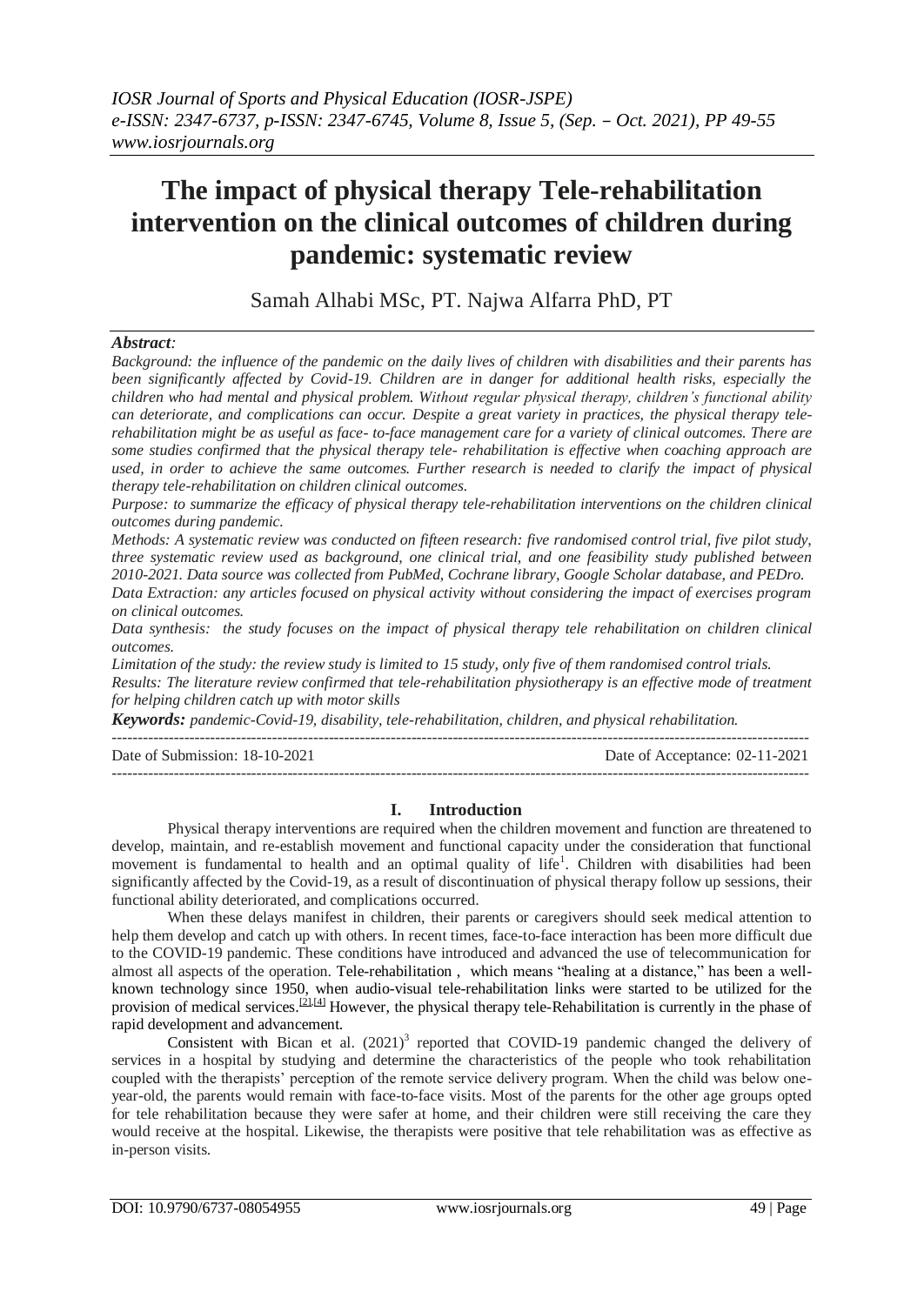The World Health Organization has adopted the following subsequent description: "The delivery of health care services, where distance is a critical factor, by all health-care professionals using information and communication technologies for the exchange of valid information for the diagnosis, treatment, and prevention of disease and injuries, research and evaluation, and for the continuing education of health care providers, all in the interests of advancing the health of individuals and their communities<sup>4</sup>. Multiple benefits come from physical therapy tele rehabilitation, even though the caregivers also experience some barriers as they complete their mandate. This paper does a systematic review to explore the effectiveness of physical therapy tele rehabilitation intervention on the clinical outcomes of children.

## **II. Methodology**

### **Methods**

Systematic review of the literature was performed through electronic search from May 2020. By identifying the studies from Google Scholar, PubMed, Cochrane library, and PEDro databases for the 2010- May2021 period of time. The references of retained articles were considered and articles responding to inclusion criteria which included all articles related to children, which meant that those relating to adults were filtered out. All the articles were required to have either telerehabilitation for children or a combination with motor skills for children. These search engines include Specific search words were used to filter out unnecessary and irrelevant articles. The search words used were topic-related and were targeted to get the best results from the search engines.

## **Inclusion and Exclusion Criteria:**

The inclusion of articles in this review was based on the following:

- Selected articles in English language,
- Clinical trial, randomised control trials, pilot study, feasibility study, and systematic review,
- Population children with developmental disorders,
- Interventions should be through physical therapy tele-rehabilitation as a tool of rehabilitation.
- Outcome: effect of physical therapy tele-rehabilitation intervention on children clinical outcomes.
- The exclusion criteria any study concentrated on adult, the way of intervention is face-to-face, or does not report the children clinical outcomes.

#### **Study selection**

Two investigator decided on study eligibility which is based on the preferred reporting items for systematic reviews and Meta-analysis (PRISMA) statement<sup>5</sup>. Full test of the RCTs, pilot study and clinical trials that examined the impact of physical therapy tele-rehabilitation on children clinical outcomes. Primary researcher (SA) independently performs a first selection of articles based on abstracts to retain articles dealing with tele-rehabilitation and children had developmental disorders. A recursive search of the references from relevant articles was completed. Articles were evaluated by one reviewers (NA) and verified that the selected articles met the criteria.

#### **Quality of Methodological reporting:**

The quality of study was analysed by using PEDRo scale. All studies met the first PEDRo. Criteria (participant selection, and intervention using tele-rehabilitation) and had similar groups prior to intervention (criteria #4). Only two studies respected PEDRo. Criteria #5 (blinding of subjects) and no study respected PEDRo. Criteria #6 (blinding of therapists). The last four PEDRo. Criteria were respected by most studies: criteria #8 (one key outcome for at least 90%of the subjects), #9 (intention to treat analysis), #10 (statistical comparisons). Several strategies were used to reduce bias, including a comprehensive literature search for published evidence in several databases.

#### Study selection

## **III. Result:**

Figure 1 presents the flow chart of the identification, screening and selection process. The titles and abstract of 50 articles were screened; of these 33 articles were excluded because they did not meet the inclusion criteria for age, no full texts available or did not pertain to a genuine tele-rehabilitation intervention according to the definition used for the present review. After reading the full text of the 17 remaining articles, an additional 2 studies were excluded based on our inclusion criteria or because they were neither accessible through the Organization library, nor publicly available on the web or on PubMed. Fifteen articles were included in this study three of them systematic reviews. The study participant and intervention characteristics are summarized in table-1.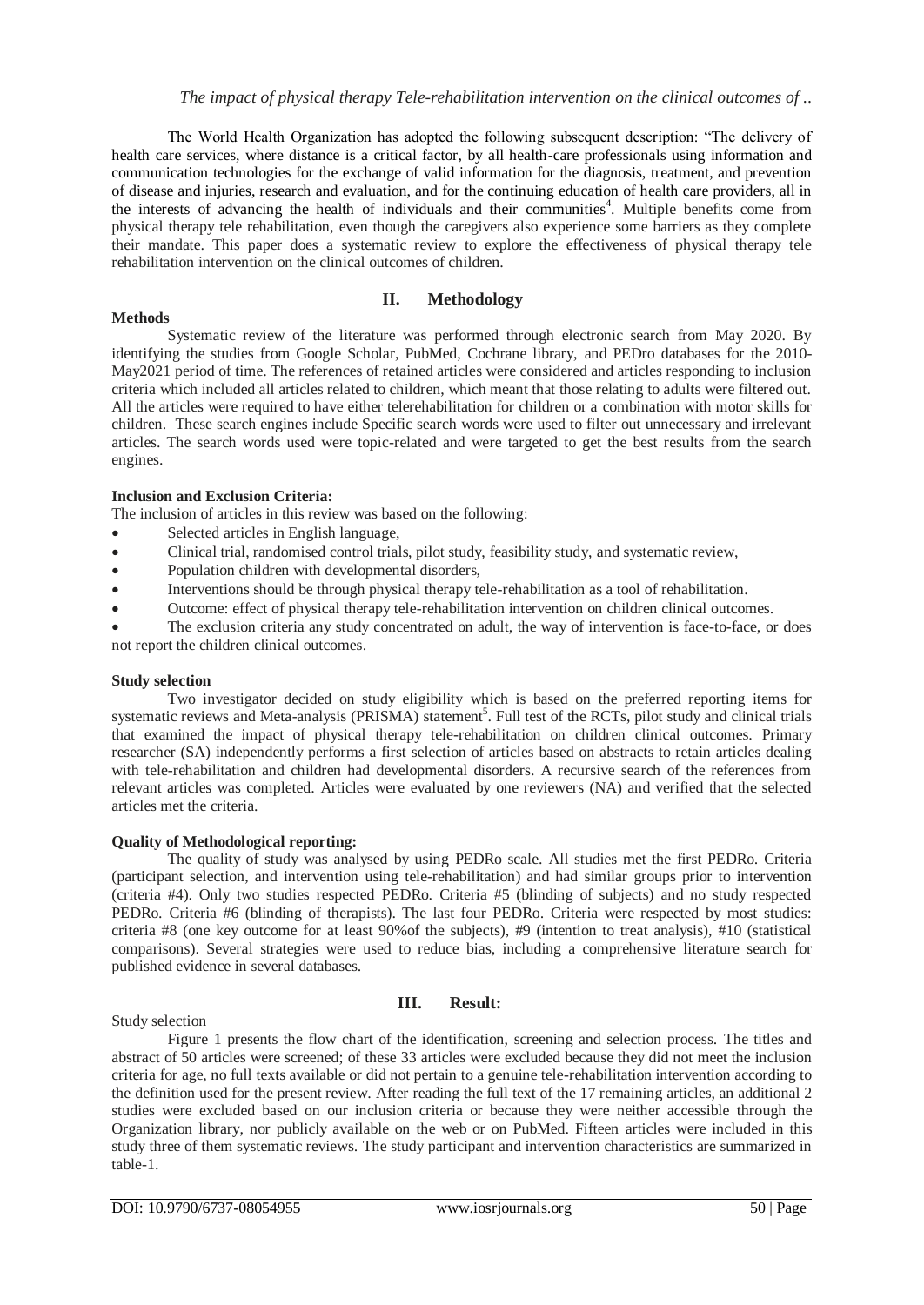

**Table 1: Summary of studies characteristic and outcomes.**

| Author<br>(year)             | study<br>design<br>(PEDRo.<br>Score) | Total n | Diagnosis                       | Child<br>age             | Intervention<br>group                                                                                                                                                                             | Control<br>group                    | Outcome                                                                                                                                                                                                                                                                         | Effect                                                                                       |
|------------------------------|--------------------------------------|---------|---------------------------------|--------------------------|---------------------------------------------------------------------------------------------------------------------------------------------------------------------------------------------------|-------------------------------------|---------------------------------------------------------------------------------------------------------------------------------------------------------------------------------------------------------------------------------------------------------------------------------|----------------------------------------------------------------------------------------------|
| Baque<br>and<br>al.(2017)    | RCT(7)                               | 60      | Acquired<br>brain injury        | $8 - 16$<br>years<br>old | Web-based<br>therapy to<br>improve motor<br>skills -30 min, 6<br>times a week for<br>20 weeks and<br>weekly contact<br>with a therapist<br>via phone, email<br><b>or</b><br>videoconferencin<br>g | Waitlist<br>control                 | functional<br>level, muscle<br>strength tests<br>for $LE$ (sit-<br>to-stand.<br>steps-ups,<br>half-kneel to<br>stand),<br>improve 6-<br>min walk<br>test, high-<br>level<br>mobility<br>assessment<br>tool, timed<br>up and go<br>test and<br>habitual<br>physical<br>activity. | Significant<br>improvement<br>s in the<br>functional<br>strength tests<br>of LE, by<br>14.3% |
| Mitchell<br>and<br>al.(2016) | RCT(7)                               | 101     | Unilateral<br>cerebral<br>palsy | $8 - 17$<br>years<br>old | Training program<br>monitored by<br>PT/OT via email,<br>telephone or<br>videoconference                                                                                                           | Usual<br>treatment in<br>the clinic | Attentional<br>control,<br>cognitive<br>flexibility,,<br>WISC-IV),                                                                                                                                                                                                              | No difference<br>between the<br>two groups                                                   |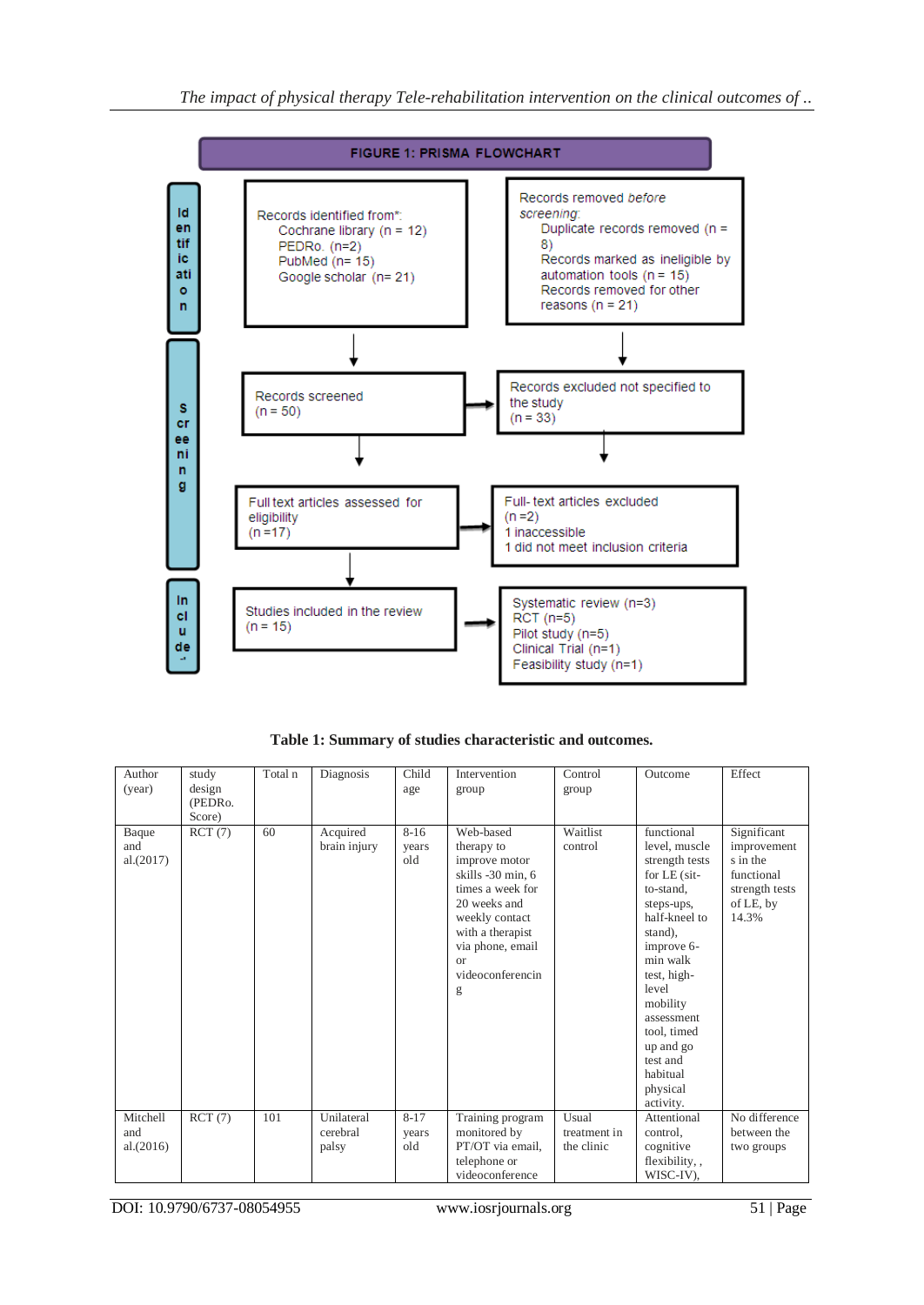| Piovesan                             | RCT(7)                     | 60                                                                             | Acquired                                                      | $8 - 16$                 | to improve gross<br>motor activities-<br>training 30 min, 6<br>times a week for<br>20 weeks, contact<br>with PT/OT as<br>needed<br>6 times/week web | Waitlist                                          | D-KEFS,<br>CTMT, TOL,<br>and executive<br>functioning<br>performance<br>by parents<br>using<br>(BRIEF).<br>Function:                                                                          | No difference                                                                                                                                                                                 |
|--------------------------------------|----------------------------|--------------------------------------------------------------------------------|---------------------------------------------------------------|--------------------------|-----------------------------------------------------------------------------------------------------------------------------------------------------|---------------------------------------------------|-----------------------------------------------------------------------------------------------------------------------------------------------------------------------------------------------|-----------------------------------------------------------------------------------------------------------------------------------------------------------------------------------------------|
| a and al<br>(2017)                   |                            |                                                                                | brain injury                                                  | years<br>old             | based therapy to<br>improve motor<br>skills with a<br>weekly contact<br>(phone or mail),<br>with PT for<br>monitoring<br>during 20 weeks            | control                                           | WISC-IV,<br>GMFCS,<br><b>CTMT</b>                                                                                                                                                             | between the<br>two groups                                                                                                                                                                     |
| Aqdasi,<br>al (2019)                 | Pilot study<br>(5)         | 9<br>families<br>of<br>childre<br>n with<br>high<br>functio<br>ning of<br>ASD. | Motor<br>Proficiency<br>and Severity<br>of Autism<br>Symptoms | $0 - 12$<br>years<br>old | 24 sessions of 45<br>minutes (weekly<br>3 sessions) and<br>for 8 weeks.                                                                             | No control<br>group                               | GARS and<br><b>BOTMP</b>                                                                                                                                                                      | The family<br>based tele-<br>rehabilitation<br>has appeared<br>to be an<br>effective<br>intervention<br>to reduce<br>motor<br>problems in<br>children with<br>autism<br>spectrum<br>disorders |
| Akulwar,<br>and al<br>(2021)         | Clinical<br>trial $(4)$    | 21                                                                             | Developmen<br>tal delay or<br>neurological<br>condition       | $0-12$<br>years<br>old   | 14 sessions of 30<br>min.(once/week<br>for 8 weeks)                                                                                                 | No control<br>group                               | Timely<br>receipt of<br>physiotherap<br>y services,<br>child clinical<br>outcomes,<br>families<br>acceptability<br>and<br>satisfaction<br>with the<br>provision of<br>Tele-<br>rehabilitation | Enhance the<br>capacity of<br>families to<br>meet the<br>needs of their<br>child with<br>disability,<br>and ensuring<br>continuity of<br>care.                                                |
| Eguia,<br>and al.<br>(2019)          | Feasibility<br>study $(4)$ | 47                                                                             | Developmen<br>tal disorders                                   | $0 - 13$<br>years<br>old | One hour<br>session/week, 9<br>weeks                                                                                                                | No control<br>group                               | Online<br>survey<br>questions<br>(details of the<br>service),<br>satisfaction<br>survey                                                                                                       | Tele-<br>rehabilitation<br>is a<br>satisfactory<br>service<br>model, which<br>will be<br>demand<br>beyond<br>pandemic                                                                         |
| Laver et<br>al, (2020)               | RCT(4)                     | 22                                                                             | Stroke                                                        | All<br>ages              | One hour<br>session/week, 8<br>weeks                                                                                                                | Person<br>regular<br>rehabilitatio<br>$\mathbf n$ | Online<br>survey<br>questions                                                                                                                                                                 | No difference<br>between the<br>two groups                                                                                                                                                    |
| Rintala et<br>al, (2019)             | RCT(5)                     | 20                                                                             | Stroke                                                        | All<br>ages              | One hour<br>session/week, 10<br>weeks                                                                                                               | Person<br>regular<br>rehabilitatio<br>$\mathbf n$ | Online<br>survey<br>questions                                                                                                                                                                 | No difference<br>between the<br>two groups                                                                                                                                                    |
| Criss et<br>al,<br>(2013).           | Pilot study                | 18                                                                             | Cerebral<br>palsy                                             | $6-11$<br>years          | Virtual tele<br>rehabilitation on<br>programme using<br>web camera<br>30 min.<br>session/week, 6<br>weeks                                           | No control<br>group                               | Print tool                                                                                                                                                                                    | Improved<br>fine motor<br>skills<br>especially<br>handwriting                                                                                                                                 |
| Diane<br>Solomon<br>et al,<br>(2010) | Pilot study                | 3                                                                              | Hemiplegic<br>cerebral<br>palsy                               | $13 - 15$<br>years       | Virtual<br>rehabilitation<br>22 hours                                                                                                               | No control<br>group                               | Bruininks-<br>Oseretsky<br>test of motor<br>proficiency                                                                                                                                       | Improved<br>gripping<br>activities                                                                                                                                                            |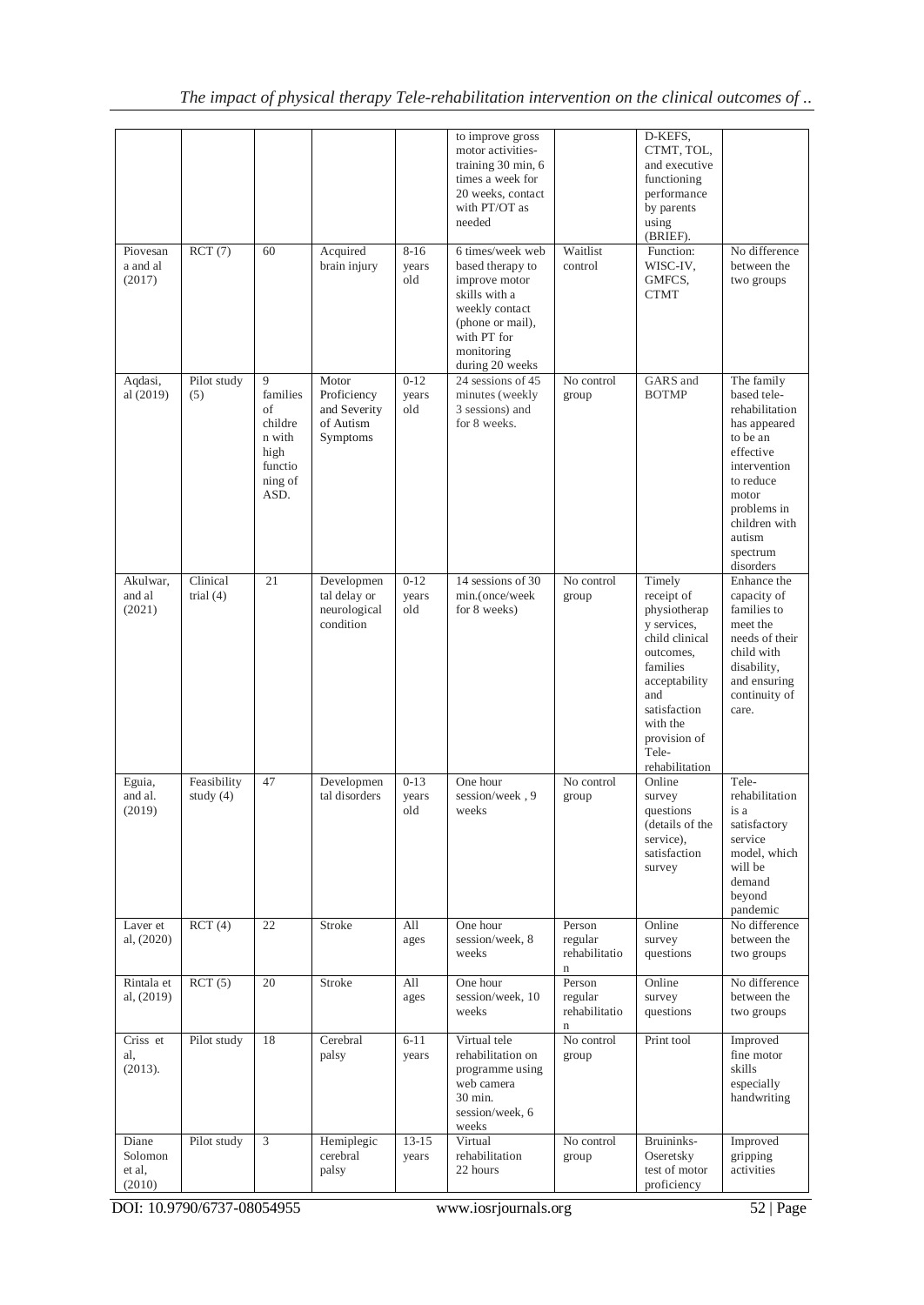|                                      |                                              |   |                                             |                   |                                                                                                                                 |                                       | $(BOT2-SF)$                                                                                                              |                                                                     |
|--------------------------------------|----------------------------------------------|---|---------------------------------------------|-------------------|---------------------------------------------------------------------------------------------------------------------------------|---------------------------------------|--------------------------------------------------------------------------------------------------------------------------|---------------------------------------------------------------------|
| Golomb<br>MR. et<br>al.<br>(2010)    | Pilot study                                  | 3 | Hemiplegic<br>cerebral<br>palsy             | 3<br>month<br>S   | Virtual reality<br>video based<br>games<br>rehabilitation<br>system using<br>sensored glove.<br>5 days/week for<br>30 min. aday | No control<br>group                   | Standardized<br>assessments,<br>remote<br>assessments<br>of finger<br>ROM.<br>DXA, POCT,<br>FMRI of<br>hand grip<br>task | Improved<br>functions of<br>pelagic hand,<br>improved<br>finger ROM |
| Danielle<br>Levac et<br>al. $(2017)$ | Pilot non<br>randomise<br>d control<br>trial | 5 | Cerebral<br>palsy<br>ambulatory<br>children | $6 - 12$<br>years | Based on VR<br>system monitored<br>by therapist<br>videogame<br>7 weeks one hour<br>for 5 days                                  | Regular<br>treatment in<br>the clinic | GMFM-CM,<br>6MWT                                                                                                         | neither<br>intervention<br>improved<br>outcome in<br>small sample   |

#### *Study, participant and intervention characteristics Study characteristics*

Five studies were RCTs, five studies were described as pilot study, another one was clinical trial, and the last one feasibility study. Usual treatment is consultation and training exercises program. Studies evaluated a mean of 4 outcomes pre-and post-intervention, ranging from 1-8 different outcomes. Most interventions had multiple expected outcomes such as child behaviour, parent's skills and stress, and parent child interactions, the severity of symptoms in relation to diagnostic criteria, communication skills, motor skills, functional abilities, some studies documented satisfaction with intervention and retention rate, with high parental satisfaction and reported high retention. No information reported about the intervention costs in any of the included studies.

## Participants Characteristics

Total sample sizes were reported. All interventions were designed for children aged between 0-14 years old, although two studies also included all age, and four studies included age of 8-17 years old. All the studies targeted children, two studies targeted all ages with different developmental disorders.

## Key intervention characteristics:

The general goal of most interventions was to improve function. The types of interventions can be classified into the following: exercises program to be implemented by the parents, measure real time of treatment for children, and sharing of information which is targeted to the parents. Frequency of the intervention in most cases tele-rehabilitation sessions were varied from once/week to six times per week, the duration of the intervention was 30 min. to one-hour session time for a period of 8 weeks or up to 20 weeks. The interventions were provided by Physical Therapist /Occupational Therapist (83%).

## *Characteristics most frequently associated with significant improvements:*

As presented in table 1, seven studies reported a significant improvement in the outcomes. Another five articles reported no significant improvement on any outcome measure. The mean outcome improvement across studies was 58.3%. when the general aim of the study was to improve function, the mean improvement per study was 58.3% compared to 41.7% when the focus was on physical function. The type of intervention that seemed to lead to greater effectiveness was an intervention/exercise program to be implemented by the parent (mean improvement per study 58.3%). Interventions targeting predominantly the parent as opposed to focusing on the child (83%) also appeared as characteristics leading to a greater percentage of improvements.

With regard to the type of technology, studies that included videoconferencing reported a greater percentage of outcome improvement than those they used email, phone, or video base games by 83% Vs 17%. The literature review found that the frequency and duration of the intervention influenced the outcomes improvement, additionally, contacted with parents at least once/week and offering the intervention from 8-20 weeks led to greater improvements.

Overall, these results confirmed that the physical therapy tele-rehabilitation to children is 58.3% efficient mainly to the children with developmental disorders (chronic).

## **IV. Discussion**

Fifteen articles on tele-rehabilitation in paediatric physical therapy sectors were included in this review. These reviews covered different areas of the practice of physical therapy mainly neurology area, and autism. To our knowledge this is the first overview that complies results on the effectiveness of physical therapy telerehabilitation (neurology, and autism) in the sector of paediatric. This makes the available evidence so widely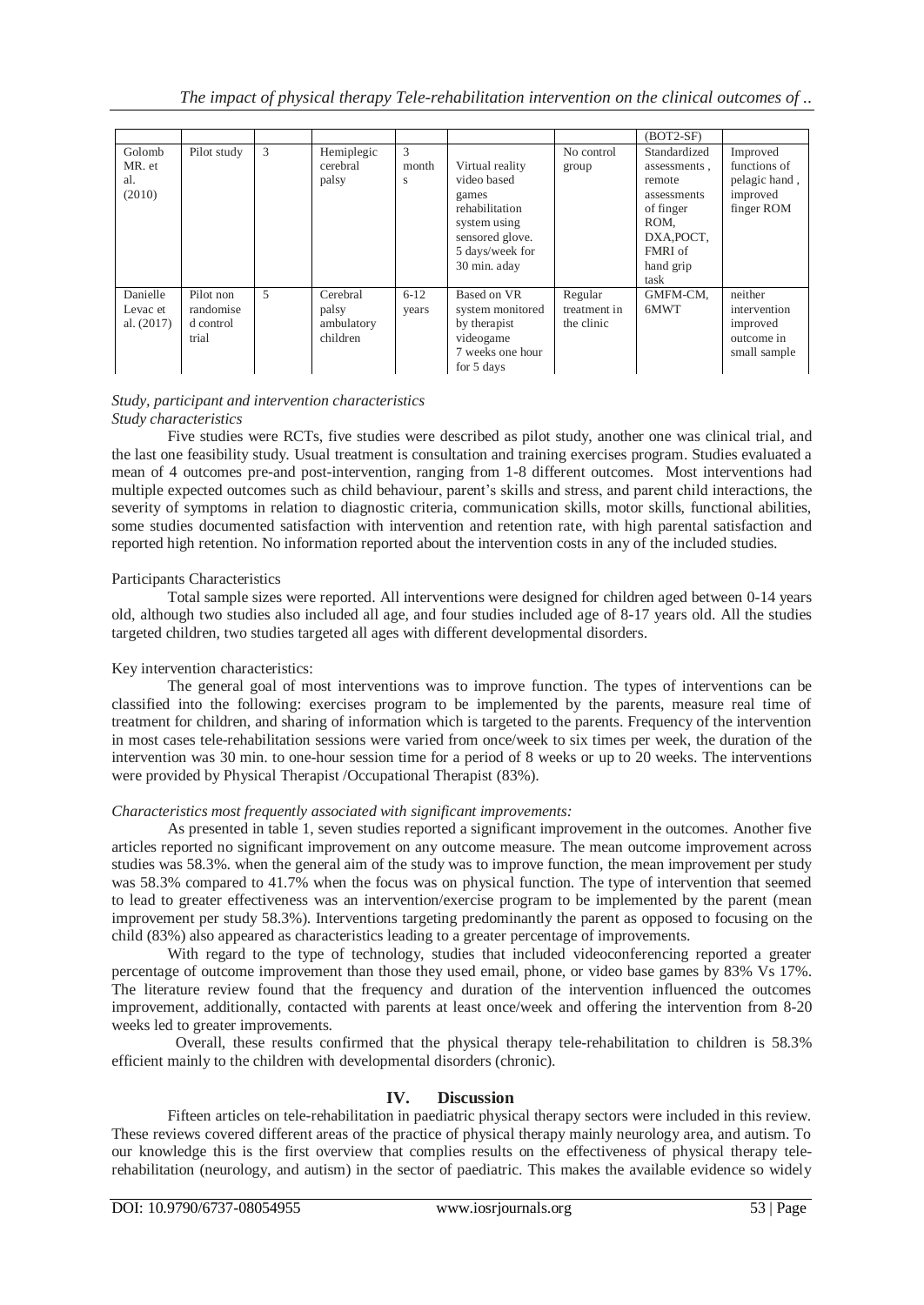applicable in different areas of rehabilitation for children and adult. in addition to have greater access to various technologies, it has been made urgently necessary for such rehabilitation services to reach users without them having to leave the home because they are geographically remote and due to the COVID-19 pandemic.

In this review, tele-rehabilitation interventions aiming to improve physical functioning, most often for children with developmental disorders, reported improvement for some outcomes, but current evidence for improving function in neurology cases via tele-rehabilitation appears moderately weak compared to face-to-face visit outcomes. For children with neurology disorders, future tele-rehabilitation interventions reflecting best practice, by coaching parents and fostering knowledge transfer with the aim to increase parent's skills to improve the child's functioning, might prove more effective while delivered online, instead of interventions providing direct treatment to the child.

That goes with Aqdasi and colleagues (2019) confirmed that the efficacy of a family-based teleintervention program intended to help children with autism spectrum disorders. The major aspect of this study was the sessions undertaken by family members as they were directed on improving the motor proficiency of their children. The SPARK program significantly improved motor proficiency even though the online sessions had no significant impact on children with high-functioning ASD. The conclusions of this study show the benefits of family-based tele rehabilitation given the attention they get from their primary caregivers in parents and the people around them<sup>6</sup>.

Additionally, Frigerio et al. (2021) conduct a study to determine parents' reactions to the tele rehabilitation of their children. In this study, many caregivers reported that they were satisfied with telecare, and they believed that the whole aspect of remote care would be important in the future. Regardless, they pointed out a few barriers before the pandemic, which would remain an issue to consider. Technology access is a major issue that cuts across various demographics. In some instances, there also are issues relating to culture and technology to deal with issues. This study concludes by highlighting the potential of telemedicine for caregivers during such conditions<sup>7</sup>.

Using a coaching approach was identified as being more frequently associated with outcome improvement, compared to providing information. Rosenaum et al, (1998) reported that providing information to parents is part of best practices and patient centred care, it might not be sufficient to engage parents of children with disabilities to manage disabilities, what diverse coaching approaches might be able to achieve, even if currently, inconsistencies in defintions and components challenge rigorous evaluations of coaching approach<sup>8</sup>. Similarly, coaching approaches described by authors in the included articles varied from selfreporting the use of a non-defined coaching approach to using a previously developed coaching intervention that built on establishing coach approaches. Most of the studies in this review appeared to use traditional coaching approaches especially the ones that focused on improving physical function.

Another result, the healthcare providers should carefully consider the need to include children in the online intervention or not, and how is this will be associated with percentage of outcomes improvement. According to Bryanton et al.<sup>9</sup> confirmed that the monitoring of children with cerebral palsy virtually during the exercises sessions, the children enjoyed the virtual clinic exercises as they completed more repetitive tasks. The authors concluded that using virtual clinic to guide activities could increase compliance and improve the efficiency of exercises.

Additionally, Holden<sup>10</sup> reviews virtual clinic and its application in the field of motor rehabilitation. Various studies are reviewed and linked to the main objective of the paper. The key findings of the paper indicate that people are capable of motor learning in virtual environments. There are additional benefits for the patients when they are subjected to virtual clinic training. This includes enjoyment of repetitive tasks and improved indulgence in the activities being demanded of the patients. Besides, in impaired populations, there is no risk of cyber sickness when undertaking tele-rehabilitation activities.

Additionally, A review conducted by Pahwa and Mahni (2018) confirmed that the role of telephysiotherapy for children with cerebral palsy. The benefits of tele-rehabilitation activities on children were highlighted, with many of the articles pointing to positive effects on fine and gross motor skills $^{11}$ .

Also the multimodal approach (eg. a combination of technologies such as videoconferencing, phone, email) appeared to influence effectiveness, and functional outcomes. Latulippe, et al <sup>12</sup>, suggested that the choice of the technology should probably be guided by the intervention's goals and parent's preferences. This consistent with this review, the authors discovered that the type of technology, that included videoconferencing reported a greater percentage of outcome improvement than those that did not by (83%)

Results found that for tele-rehabilitation interventions, if the parents contacted therapist by email or phone at any time is more effective and help them to better identify child's need. Some of the literature studies did include the frequency and the duration of the time according to the parents and child needs.

Finally, most of the studies reported high adherence rates and tele rehabilitation satisfaction experience, which is consistency with other qualitative studies that explored parental satisfaction<sup>13.</sup>